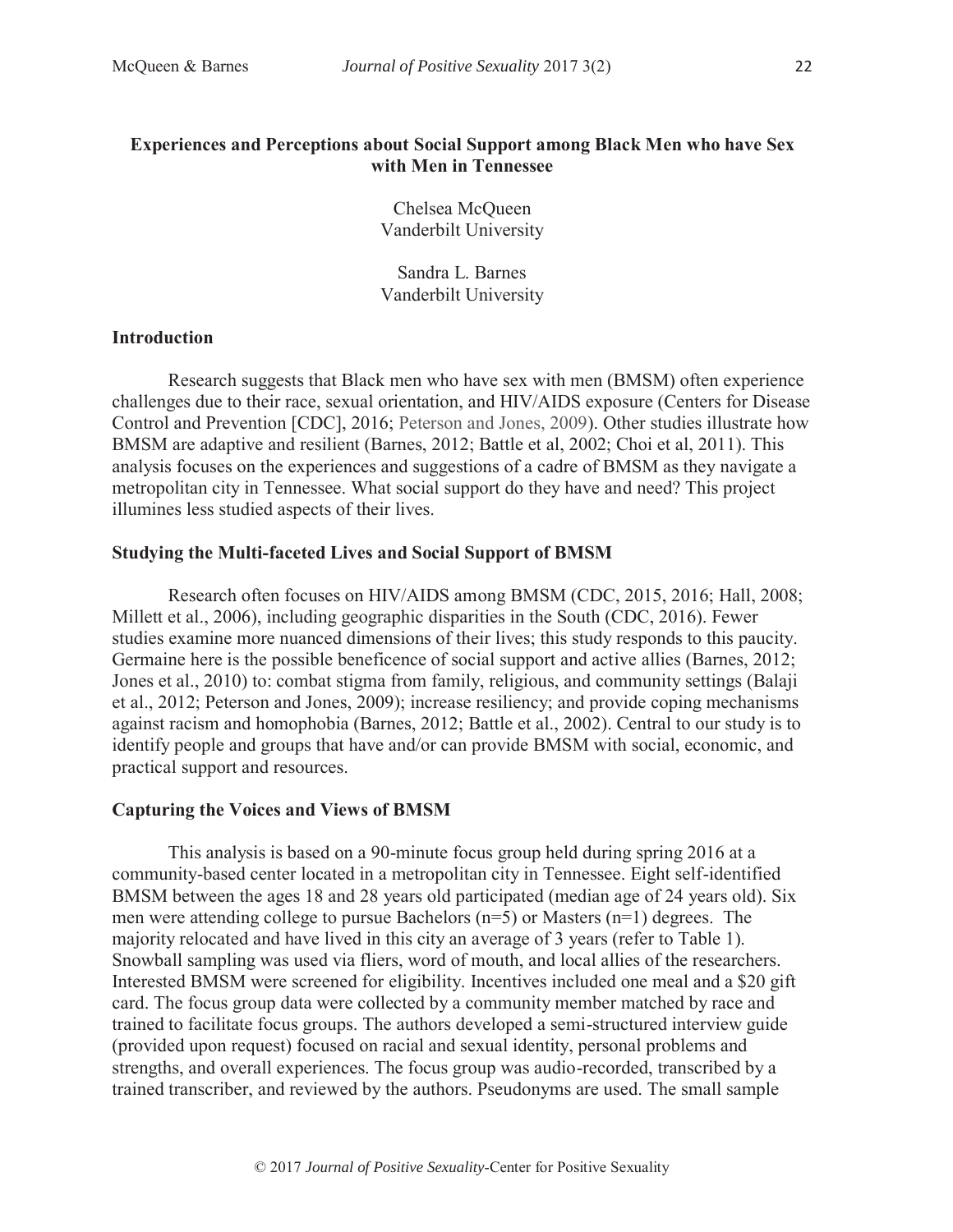precludes generalizability to all BMSMs. However, the objective here is to consider views and suggestions around social support used by participants to navigate possibly unwelcoming spaces in positive ways. Content analysis was used to uncover emergent themes and patterns (Krippendorf, 1980; Neuendorf, 2002). Responses were systematically examined using both open-coding, in which broad concepts during the dialogue are categorized, as well as axial coding in which connections between these concepts and themes are analyzed (Strauss and Corbin, 1990).

| <b>Name</b>    | <b>Thumbnail Profile</b>                                   |
|----------------|------------------------------------------------------------|
| Dominique      | 23 years old from Memphis, TN                              |
|                | Has lived in the city 3 years                              |
|                | Undergraduate student (English and Philosophy major)       |
| <b>Peter</b>   | 25 years old from Tacoma, WA                               |
|                | Graduated from a local college (completing M.A.)           |
|                | Has lived in the city 6 years                              |
| <b>Kenneth</b> | 23 years old who currently works full-time                 |
|                | Starting school for nursing                                |
| <b>Samuel</b>  | 25 years old from the People's Republic of Congo           |
|                | Has lived in the city 7 years                              |
| George         | 28 years old                                               |
|                | Current college student who works full time in hospitality |
|                | Has lived in the city 2 years                              |
| Jawan          | 24 years old (no other information provided)               |
| <b>Terry</b>   | 22 years old from Dover, DE                                |
| Larry          | From Atlanta, GA (age not provided)                        |
|                | Has lived in the city 3 months                             |

**Table 1: Thumbnail Descriptions of Focus Group Participants** 

**N=8. Data collected spring 2016. Pseudonyms are used. Locale is a city in Tennessee.**

# **Findings**

Two themes emerged that describe existing and needed social support: *We Can Build a Community:* Traditional and Non-Traditional Social Support and *It Still Takes a Village*: A Call for Community Support. A thematic analysis and representative quotes are provided next.

## *We Can Build a Community:* **Traditional and Non-Traditional Social Support**

In the initial theme, BMSM describe their most beneficial social relationships. Participants report positive family relationships as an important source of social support, which is counter to some research findings (Blalaji et al., 2012). For example, 23-year-old student Kenneth summarizes his closest ties: "Mom, my mom and my family." His comment is echoed by many respondents who describe supportive ties with biological kin despite the lack of acceptance from other family members. Others note familial support provided by certain siblings and cousins, particularly persons younger in age. Their remarks parallel research on the enduring relationships common in some Black families (Billingsley, 1992).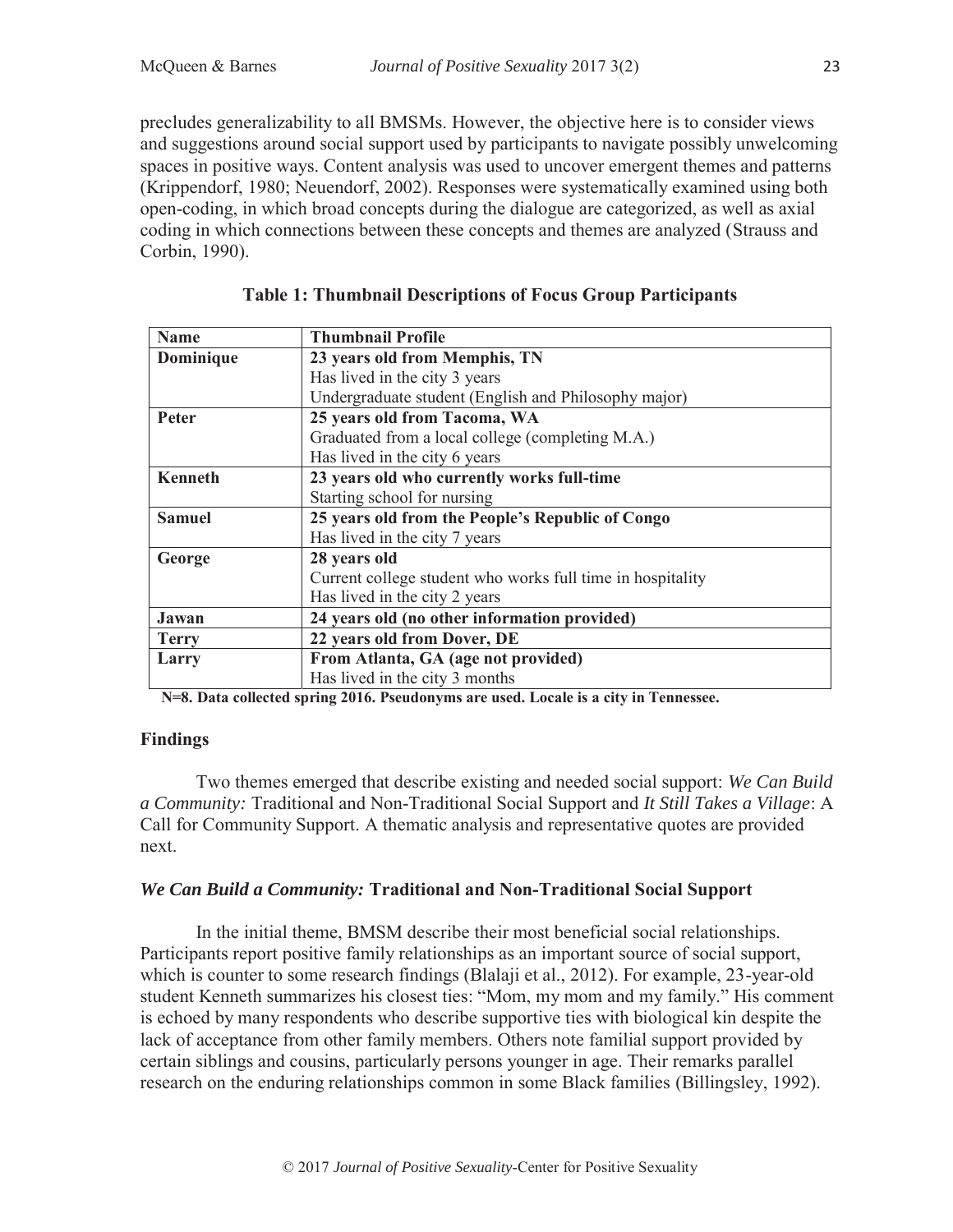24

Several participants describe positive alternative familial bonds;

I was a part of the gay family… [they] follow the same lines of a traditional family. The way it started off for me was, which is common now, someone wanted me to be their child…I didn't necessarily know when I first got involved into it, I didn't necessarily know what a family was or what it does…but it's a group of gay men, they all get together. They have a mother, father... But most of the people there, part of the family, lack support from their real families and that's how it starts sometimes. [He, the father figure] was attracted to me and it led inward that way… But it's not necessarily that we were having sex or anything, but their attraction to me made them want to have me as a child.

As quoted above, Dominique, a 23-year-old college student, describes a prior group of BMSM that created a long-term non-traditional family to meet emotional, economic, and social needs. An absence of biological bonds did not undermine the creation of an adaptive, supportive, and functional family. Equally important for Dominique, sexual behavior was not a requisite for membership. Dominique's fictive kin sustained him during a difficult period in his life and provided an example of an innovative family (Balaji et al., 2012; Battle et al., 2002). Next, Dominique challenges BMSM to invoke their own agency;

Peer support… We can build a community to help each other. And that connects back to community. When we're all together as one…and striving as well.

The above remark hearkens back to *and* extends historic studies about positive outcomes when Black people, families, and communities harness their resources (Barnes, 2012). Dominique believes that BMSM have these same, often untapped, abilities (Jones et al., 2010). Yet Peter, a 25-year-old graduate student, describes challenges BMSM might face to accomplish this goal;

A lot of people don't even want to meet new friends. I've interacted with quite a few MSM here in [name of city] and a lot of them are just, 'This is my clique. This is my crew. This is my squad. No new friends.'

Peter's comment is supported by other respondents who describe existing cliques in the city that can undermine social support (Choi et al., 2002; Peterson and Jones, 2009). But George, a 28-year-old college student and hospitality employee, explains other benefits;

Peer support groups for different things. Social support on problems that deal with that all kind of [challenges BMSM face], just discuss what's going on in your life and how to deal with it - have someone else to help get through it.

George remains confident that BMSM are capable of helping each other meet their varied social, economic, and emotional needs. The common thematic thread is the importance of biological and fictive kin to help BMSM as well as the need for BMSM to feel empowered to help themselves (Balaji et al., 2012; Battle et al., 2002; Billingsley, 1992).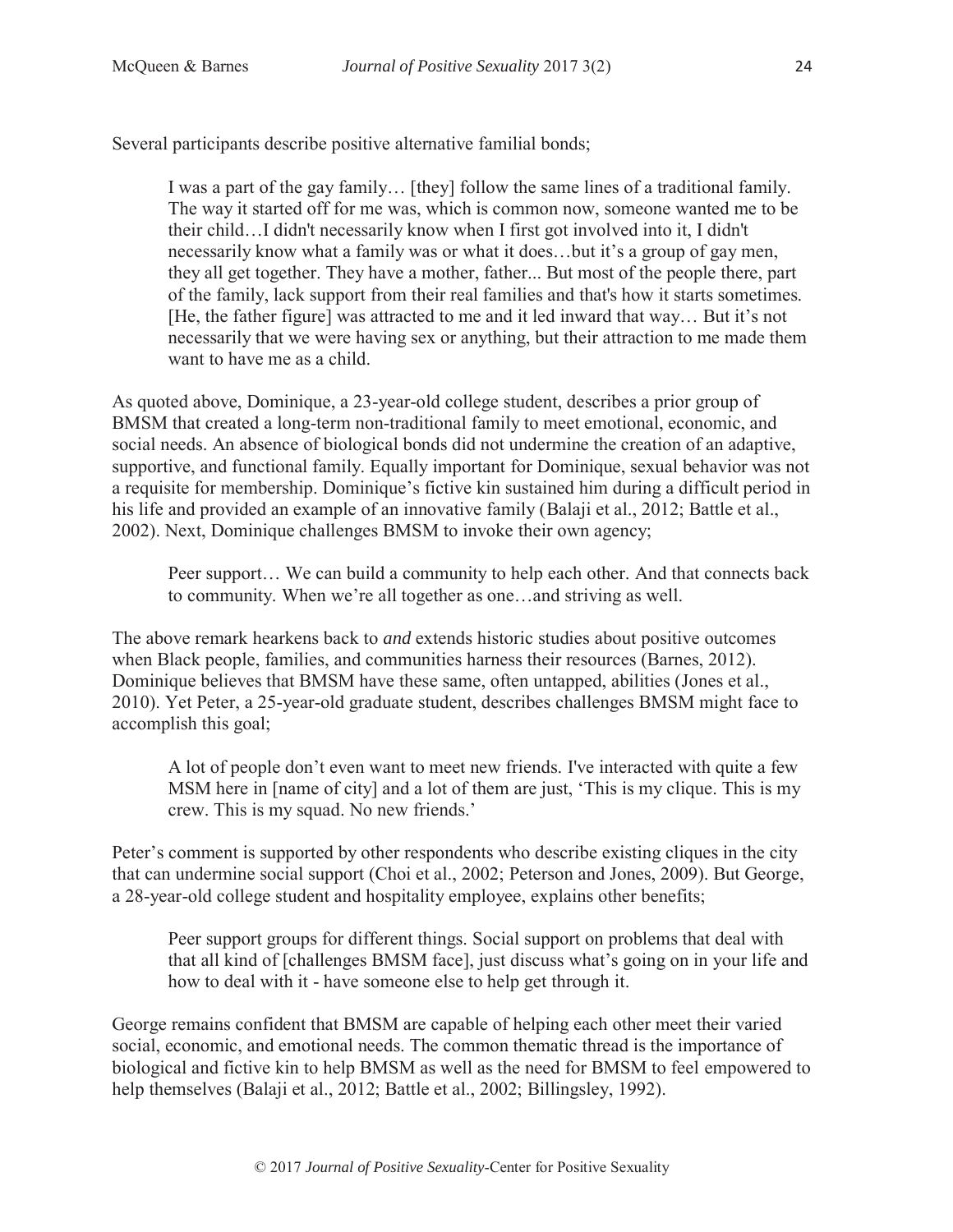# *It Still Takes a Village***: A Call for Community Support**

 The second theme suggests the need for broader community support for BMSM. Although they currently live in a city known for its economic stability and growth, respondents believe that isolation, stigma, and limited information among their peers prevent them from maximizing their individual and collective potential (Barnes, 2012; Balaji et al., 2012). To them, family support only goes so far; society must be intricately involved in empowering all of its members. For example, 24-year-old Jawan notes;

Community support… Community to actually get to where they have to go. Even having a job... Different groups or organizations that help with STDs and things of that nature… Or even find housing if they need it.

According to the above view, initiatives that assist with employment, healthcare, and housing are needed to improve the life chances and quality of life of BMSM (Barnes, 2012; Jones et al., 2010). And 25-year-old Samuel posits, "housing and even places MSM can go to be comfortable and not feel neglected or feel like they're being pushed away because of how they identify." Samuel's remark is supported by the entire group; housing and social outlets are crucial safe spaces to combat stressors (Choi et al., 2011).

For Kenneth, efforts are needed to better equip young BMSM to reach their dreams;

Government support… For instance you may have…kids or people that may go to college but, and they have assistance but it's not enough…I know a lot of people that went to college…but halfway in they didn't have enough money to even finish… programs to help people go to college.

The above view is a reminder that the lives and possible challenges of many BMSM parallel those of their non-gay peers (Means and Jaeger, 2015). However, when you layer the intersections of race and sexual orientation into achieving these dreams, it becomes more difficult with each marginalized identity a person embodies (Collins, 2000). Similarly, Peter provides a reminder of commonalities regardless of one's sexual orientation (Jones et al.,  $2011$ ;

We also need, we all come, MSM, we all come to safe spaces, these places, with our guards up. We actually need some type of way to know… [that] it's okay to be out, to be ourselves…to know it's okay to let our hair down, to be accepting, to build the trust. Make a friend or to meet new friends.

According to Peter, social support can take many forms for BMSM, but it should include welcoming, accepting places where "it's okay to be out". For Peter and his peers, supportive spaces will ultimately shape how adaptive and resilient BMSM can be.

# **Conclusion: Next Steps for BMSM**